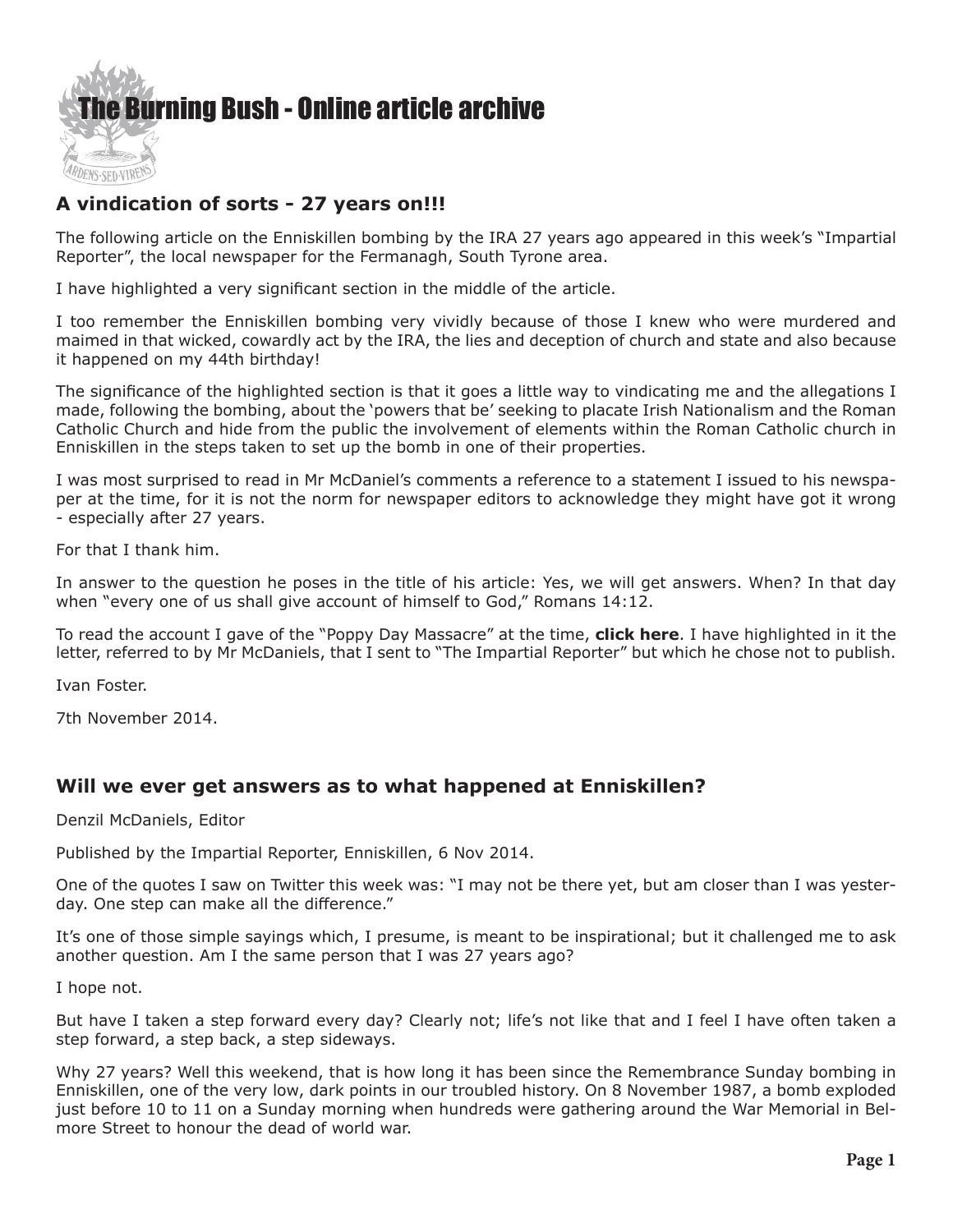

Eleven people were killed and 63 injured, many of them grievously. A 12th fatality followed some years later when Ronnie Hill passed away after lying in a coma.

I cannot imagine the difficult steps forward and back taken by those most directly affected over those 27 years, indeed those still struggling on their journey. As, of course, are many thousands of people robbed of normal lives and in physical or mental pain due to decades of violence.

My own memories of that day are still vivid, and as I approach another anniversary I have been thinking of the day itself, the immediate aftermath, the repercussions for society and how my views over almost three decades often change back and forth.

I ended up writing a book about the bombing on the tenth anniversary, and remember so well the interviews I carried out with people who were very forthcoming with their emotional accounts of rescue attempts, being injured or losing loved ones. It was a humbling experience for me, and now I look back and think that even many of those I spoke to have now passed on themselves.

It is, in itself, a reminder of one's own mortality and how quickly time moves on.

As a working journalist, my memory of 8th November, 1987 is probably different to many. I had become editor of the Impartial a few months earlier, and me and the rest of the staff were thrown into a major world story. We worked round the clock to cover as much as we could.

There were surreal moments. Like standing outside the Presbyterian church for one of the funerals, taking notes as the Minister's address was relayed by loudspeaker, only to look round and see the funeral of another victim coming down East Bridge Street.

But, of course, it was a world story with a difference for us. We knew the people concerned, it was my home town, and while I was on "auto pilot" most of the time, I recall on occasions going home for a cup of tea and breaking down with tears of emotion as the event overwhelmed me. And that was someone who hadn't lost a relative.

There was one tough decision to be made for a young editor. The building in which the bomb had been placed, known as the Reading Rooms (where the Clinton Centre now stands) was owned by the Catholic church. In a statement, the Free Presbyterian church Minister, the Rev. Ivan Foster claimed that a proper security check had not been carried out on the building due to pressure from the Catholic hierarchy.

There was a volatile atmosphere around Enniskillen that week; the interview by Gordon Wilson in which he forgave those who killed his daughter, Marie, was credited with keeping the lid on things and in hindsight I'm proud of the way the good people of Enniskillen responded with a lack of bitterness.

But, would Ivan Foster's statement have blown the lid off?

I decided not to publish. Tough call, because throughout my career I was always of a mind to put everything into the public domain.

Was I wrong? Would I do it differently today? Who knows, one can only take a decision honestly at the time.

But all these years on, there are many, many questions which remain unanswered.

As it turned out, the Enniskillen bomb was a massive own goal for the IRA and leaders of Sinn Fein, including Gerry Adams and Martin McGuinness, have since agreed that the action was wrong. The tragedy also turned out to be one of the catalysts in turning Northern Ireland towards the peace deal.

Interestingly, a Republican friend and I were chatting recently, and he pointed out that if the bomb had been